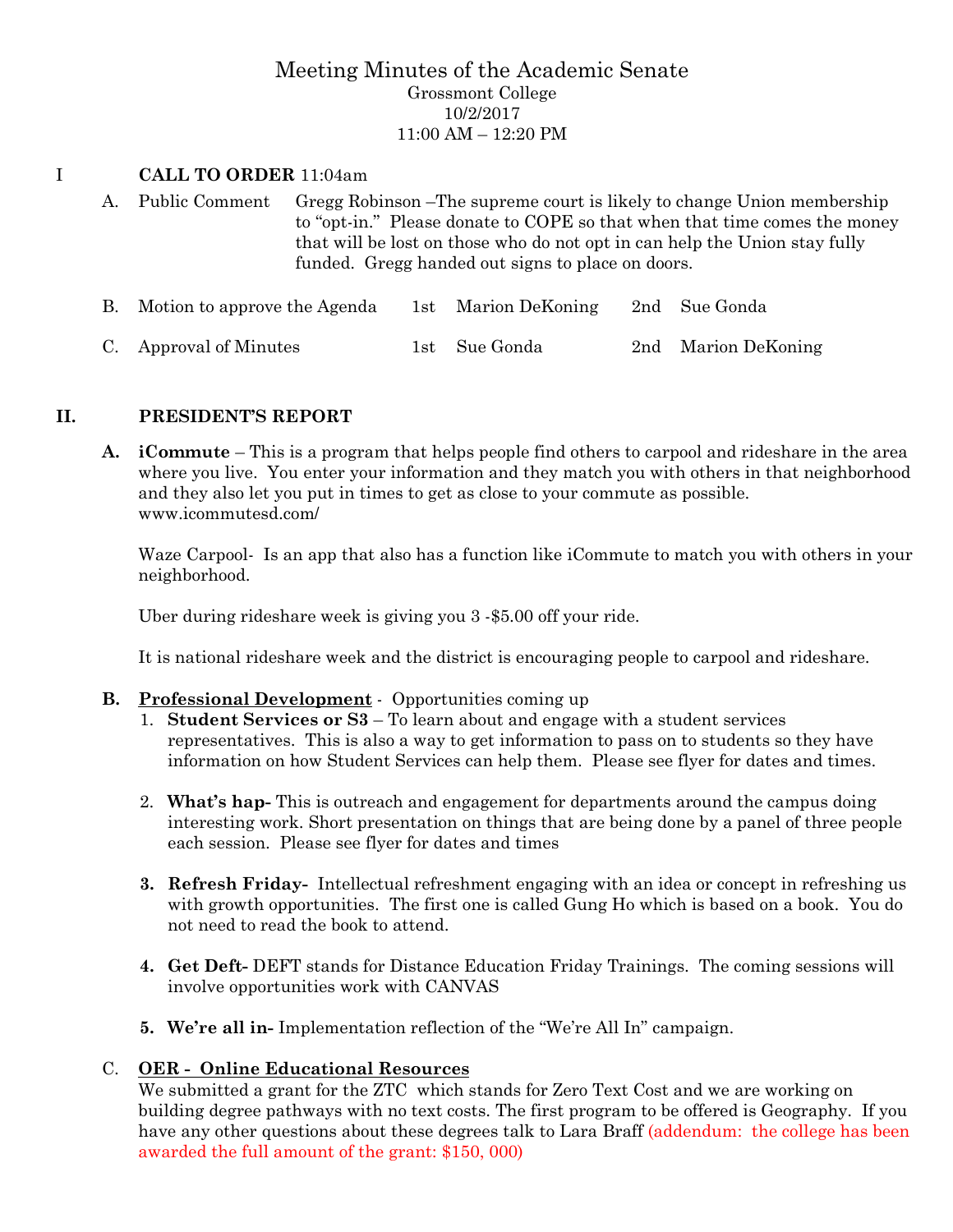#### **III. ACTION ITEMS**

A. No Action Items

# **VI. COMMITTEES**

A. No Committee Reports

# **V. INFORMATIONAL ITEMS**

### A. **ISLO Descriptions – Denise Schulmeyer**

*(See Attachment for ISLO Descriptions)*

The ISLO task force meets on 1st and 3rd Tuesday at 11am if you would like to give input. The These ISLO's are supposed to be nonspecific to disciplines. Rather, these ISLO's should be able to fit any degree. Denise went through a few with many insights. It was decided that anyone with input should send their thoughts to Denise and the Task Force. (See attachment).

# B. **Integrated Planning Update (Rafia, Williams, Hicks)**

The Integrated Planning framework includes SSSP, Student Equity and Basic Skills. The state is now asking that instead of submitting a separate plan for each categorical, we now submit a single, integrated plan. We created a taskforce (with over 40 members). The taskforce worked on connecting the work to our existing strategic plan goals (Outreach, Engagement and Retention) and to the Guided Pathways Pillars (clarify the Pathway, get on the pathway, stay on the pathway, ensure learning). The group identified 5 core goals which would allow for the leveraging of funds from the three categoricals. These 5 Goals are:

1) To **increase the number of students** by **streamlining onboarding**, deepening collaborations with high schools districts, workforce agencies, and additional community partners, **in order to reflect our service population**.

2) To **clarify the pathway** to degree/certificate completion campus-wide by **formalizing and piloting program maps**.

3) To **reduce the time** it takes students to successfully complete college-level coursework from **Math, English, and ESL** from campus-wide **basic skills sequences**.

4) To **improve course success rates** and **decrease equity gaps** in 12 high-enrollment, gateway courses.

5) To improve identification of and support for students at risk for academic or progress probation.

C. Student Success Liaisons Introductions

Tate introduces the new Student Success Liaisons or first known as retention specialist, these folks will be working with students (in conjunction with an early alert system) to help bridge the gaps between instructors and student services. These positions were created as part of our Achieving the Dream planning work. Dean Chauderlot will be leading the work of operationalizing their roles. She has already begun reaching out to seek insight from faculty and staff regarding needs and opportunities.

LTR Dean – Fabienne Chauderlot

Student Success Liaison - Shardai Zaragoza and Desiree Gonzalez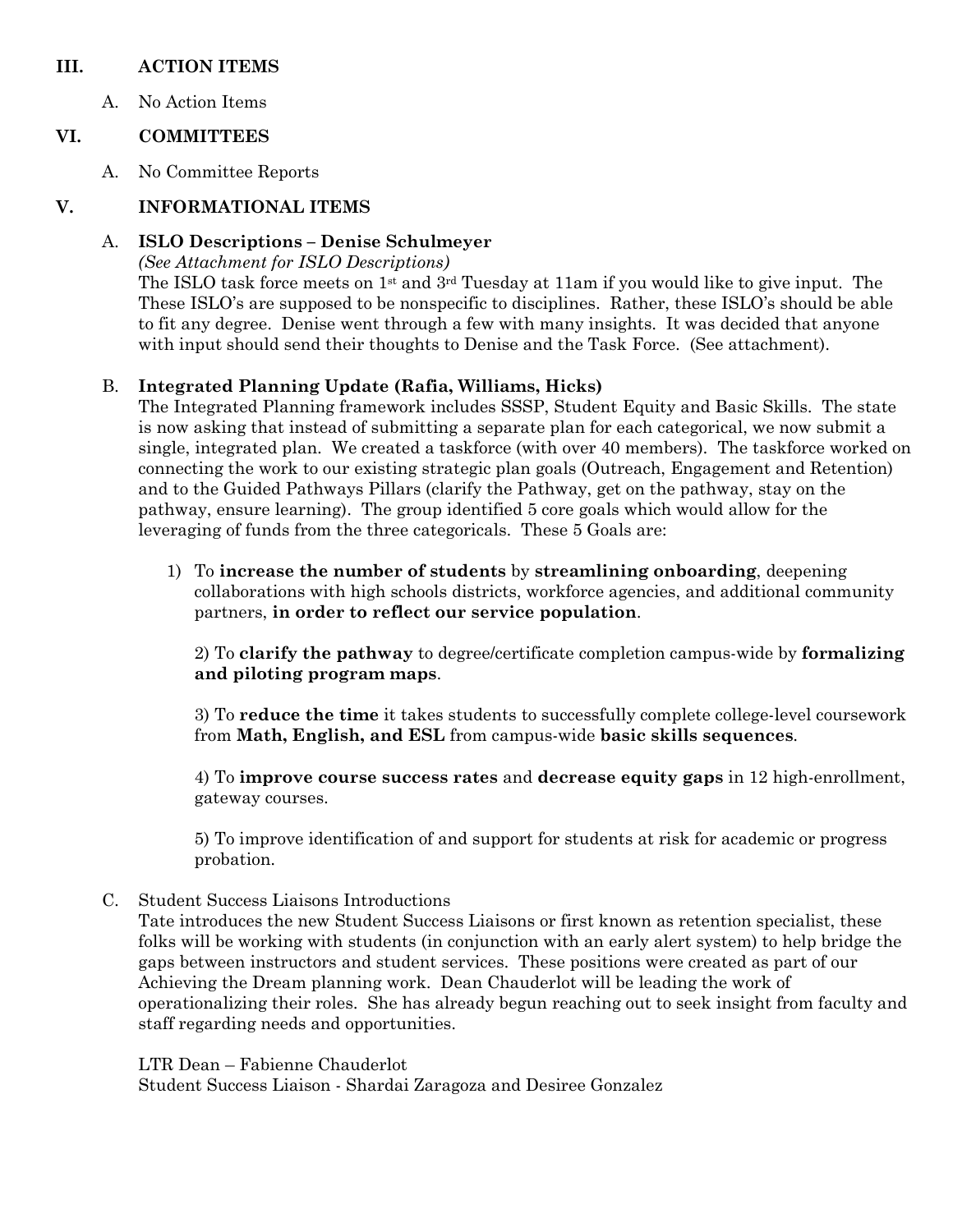12:30 PM

Meeting Adjourned

Next Meeting October 16, 2017